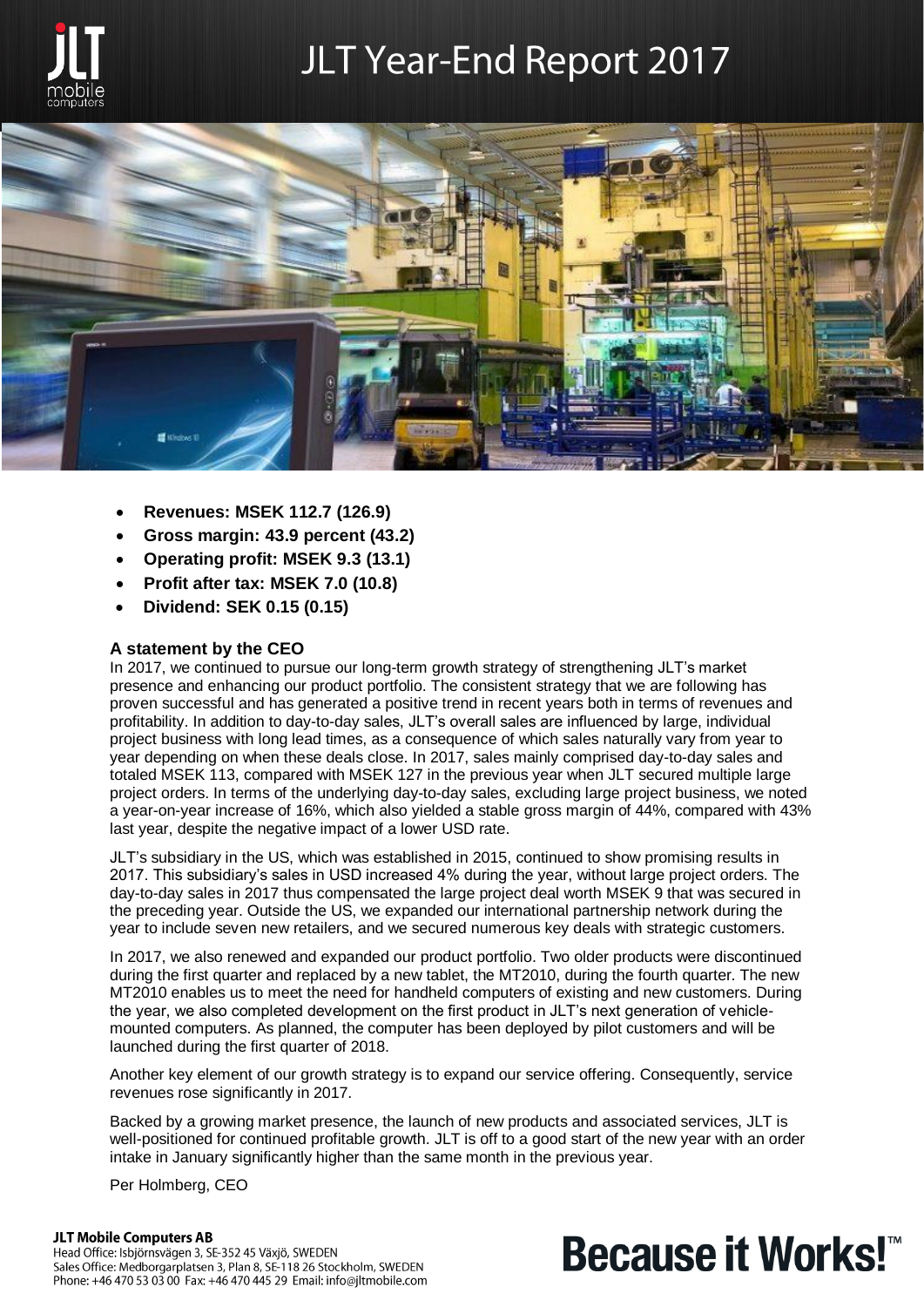#### **Consolidated revenues and earnings for the full-year 2017**

For the full-year 2017, the group reported revenues of MSEK 112.7 (126.9). Gross profit totaled MSEK 49.5 (54.8) and the gross margin was 43.9 percent (43.2).

Operating expenses totaled MSEK 39.1 (40.6), of which other costs amounted to MSEK 12.5 (13.7). Personnel costs accounted for MSEK 26.6 (27.0). EBITDA for the period totaled MSEK 10.4 (14.1).

Depreciation/amortization amounted to MSEK 1.2 (1.1) for the year, of which goodwill accounted for MSEK 0.5 (0.5).

Consolidated operating profit totaled MSEK 9.3 (13.1).

Net financial items amounted to an expense of MSEK 0.0 (0), yielding a profit before tax of MSEK 9.3 (13.1).

The Group's flat tax rate amounted to MSEK 2.4. Profit after tax was MSEK 7.0 (10.8).

Order intake for the year totaled MSEK 110.3 (129.5), and the order backlog amounted to MSEK 10.6 (13.4) at the end of the period. The order backlog with planned delivery in the first quarter in 2018 amounted to MSEK 8.0.

The total order backlog for 2017 year-end includes orders for delivery within the next 12 months. The order backlog including orders with planned delivery in the following quarter is reported separately. Booked service contracts are not included in the order backlog.

#### **Comments on earnings for 2017**

Consolidated revenues declined 10% year-on-year. However, viewed in terms of day-to-day sales of currently active products during the period, revenues rose 16%, since 28% of revenues in 2016 comprised products that have now been discontinued, as well as two large project deals that are not categorized as day-to-day sales.

The gross margin increased somewhat to 43.9% (43.2), despite the adverse effect of a declining USD rate, which was offset by a rise in the product margin and higher service revenues.

| Income statement, MSEK           | 2017<br>Q4 | 2016<br>Q4 | 2017    | 2016    |
|----------------------------------|------------|------------|---------|---------|
| <b>Net revenues</b>              | 27.0       | 34.8       | 112.7   | 126.9   |
| <b>Gross profit</b>              | 11.6       | 16.2       | 49.5    | 54.8    |
| - Gross margin                   | 43.1%      | 46.7%      | 43.9%   | 43.2%   |
| Sales & marketing costs          | -4.8       | $-4.3$     | $-17.5$ | $-15.0$ |
| Overhead and R&D costs Of which: | $-5.3$     | $-7.2$     | $-21.6$ | $-25.6$ |
| Restructuring costs              | 0.0        | 0.0        | 0.0     | 0.0     |
| <b>EBITDA</b>                    | 1.5        | 4.7        | 10.4    | 14.1    |
| Depreciation<br>Of which:        | $-0.3$     | $-0.2$     | $-1.2$  | $-1.1$  |
| - Property, plants and equipment | $-0.1$     | $-0.2$     | $-0.5$  | $-0.5$  |
| - Intangible fixed assets        | 0.0        | 0.1        | $-0.1$  | $-0.1$  |
| - Goodwill                       | $-0.1$     | $-0.1$     | $-0.5$  | $-0.5$  |
| <b>Operating profit/loss</b>     | 1.3        | 4.5        | 9.3     | 13.1    |
| - Operating margin               | 4.6%       | 12.8%      | 8.2%    | 10.3%   |

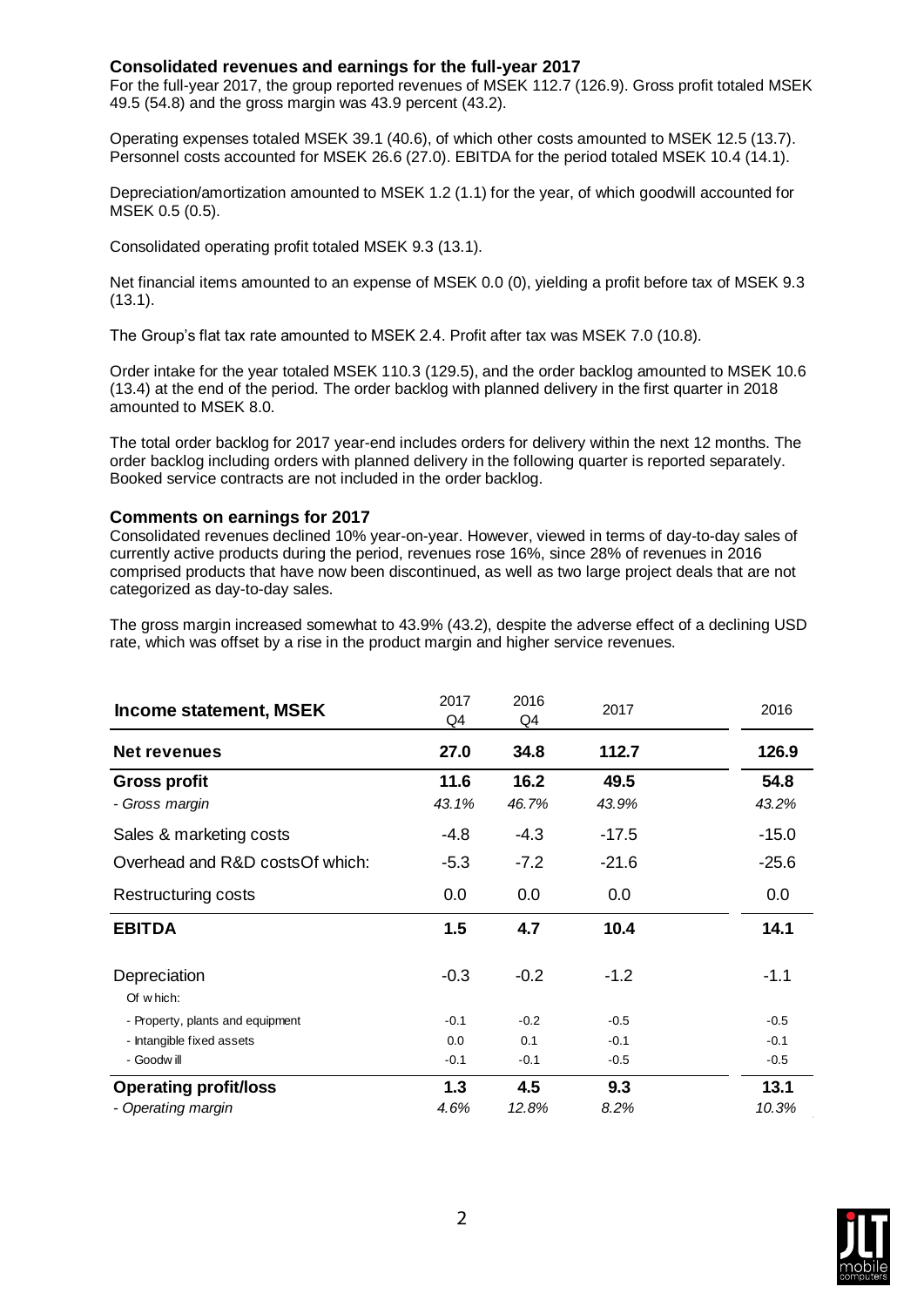In 2017, development was completed on the platform for JLT's next generation of vehicle-mounted computers. The first computer of this generation will be launched in the first quarter of 2018. Sales to selected pilot customers have already begun, however. Capitalized development expenditure for the next generation JLT products is MSEK 5.0, of which MSEK 2.5 in 2017.

Building up an inventory of the new handheld computer, and backup componentry to secure our capacity to deliver the next generation of vehicle-mounted computers resulted in an increase in inventory of MSEK 4.5.

Sales of services and agreements have enjoyed a positive trend and services -related revenues totaled MSEK 8.6 (5.9). Reserved future revenues in signed service agreements totaled MSEK 12.3 (10.7)

#### **Fourth quarter of 2017**

For the fourth quarter, revenues of MSEK 27.0 (34.8) and a gross margin of 43.1% (46.7) were reported, yielding a gross profit of MSEK 11.6 (16.2).

Operating expenses totaled MSEK 10.1 (11.5). EBITDA was MSEK 1.5 (4.7).

Depreciation/amortization amounted to MSEK 0.3 (0.2), and operating profit totaled MSEK 1.3 (4.5).

Order intake for the quarter was MSEK 29.0 (34.9). The lower order intake is due to some orders expected in the fourth quarter was delayed. The order intake for January 2018 totaled MSEK 19.5 (6.4).

#### **Operations in 2017**

#### *JLT Mobile Computers Inc.*

Operations in the US continue to perform well. Sales in USD increased 4% in 2017, compared with the preceding year. Day-to-day sales and service revenues rose sharply and, over the course of the year, offset both the discontinuation of JLT's previous tablet in early 2017, as well as the large project order for just over MSEK 9 that was secured in 2016.

#### *Product development*

In 2017, development was completed on the first computer in JLT's new generation of vehiclemounted computers. The computer will be launched in the first quarter of 2018, though sales to selected pilot customers have already begun. The computer will add new technology and a unique platform design to JLT's existing range, in the aim of meeting customer demand for enhanced effectivity, and user acceptance within existing and new segments.

In the fourth quarter, JLT launched a new handheld tablet, the MT2010, which is offered with the same premium support and service as for JLT's other products, which is primarily geared toward the warehousing, food & beverage, transportation and ports industries in the US and Europe. The MT2010 tablet adds to JLT's existing range of vehicle-mounted computers and replaces the tablet that was previously sold in the US but was discontinued in early 2017.

#### *Market performance*

During the year, JLT secured multiple new deals with strategically important customers, making JLT well-positioned among these customers for future expansion and repeat purchases of JLT's computers. During the year, JLT also continued to expand its international network of retailers and signed agreements with seven new partners who are now trained to sell JLT's products.

In October, JLT reached a key milestone when the company's 100,000<sup>th</sup> computer was delivered. The hallmark computer was part of a major order from Volvo Car Body Components and was personally delivered to the plant in Ronneby, Sweden, with a unique 100,000-hour warranty.

#### *Personnel*

During the year, JLT recruited several new sales and development positions to strengthen the organization. By investing in business development, while also strengthening our market presence, we can continue to pursue long-term and profitable growth moving forward.



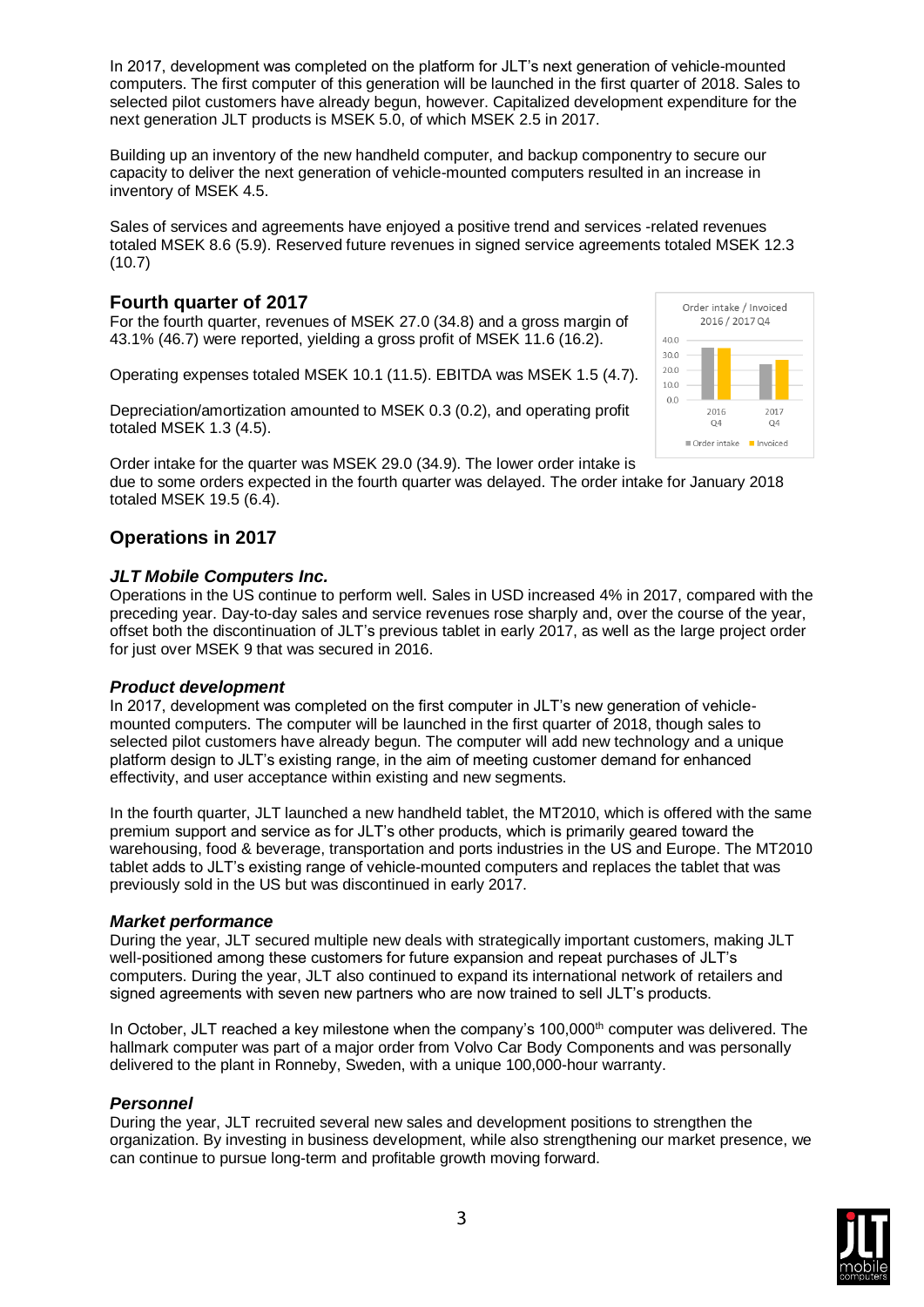#### **Press releases in 2017**

In addition to financial reporting

|            | ιι αννιτινιτ ιν πιταιτυιαι ισροπιτιγ                                                                                                 |
|------------|--------------------------------------------------------------------------------------------------------------------------------------|
| 2017-01-17 | JLT Mobile Computers to Showcase Vehicle-Mount Terminals with Virtually<br>Unbreakable Screen Technology at LogiMAT 2017             |
| 2017-03-01 | JLT Mobile Computers to Showcase New Bluetooth Pairing Tool and Virtually<br>Unbreakable Screen Technology at SITL Paris             |
| 2017-03-21 | JLT Mobile Computers to Highlight the Importance of Rugged IT Solutions at Port &<br><b>Terminal Technology Conference</b>           |
| 2017-04-10 | JLT Mobile Computers Continues International Expansion by Signing New Partners<br>to its Global Partner Program                      |
| 2017-04-17 | JLT Mobile Computers to Showcase the Importance of Rugged IT Solutions for<br>Mining Operations at CIM 2017 Convention in Montreal   |
| 2017-04-26 | JLT Mobile Computers Selected by Large International Automaker for U.S.<br>Warehouse Logistics Use                                   |
| 2017-05-30 | JLT Mobile Computers to Highlight the Importance of Rugged IT Solutions for Port<br>and Terminal Operators at TOC Europe             |
| 2017-06-05 | JLT Mobile Computers Strengthens Organization for Future Growth                                                                      |
| 2017-08-24 | JLT Mobile Computers Selected by Swire Coca-Cola, USA, One of the Largest<br>Independent Coca-Cola Bottlers in the United States     |
| 2017-10-04 | JLT Mobile Computers Delivers Celebratory Unit with Exclusive 100,000-Hour<br>Warranty to Volvo Car Body Components                  |
| 2017-10-04 | JLT Mobile Computers Selected by Volvo Car Body Components for Use in High-<br><b>Tech Manufacturing Facilities</b>                  |
| 2017-11-06 | JLT Mobile Computers Launches Fully Rugged Tablet with World Renowned JLT<br><b>Support and Services</b>                             |
| 2017-11-13 | JLT Mobile Computers Selected by Steketee for Smart Farming Precision<br>Agriculture Solutions to Increase Farmers' Efficiency       |
| 2017-11-14 | JLT Mobile Computers Grows its Reseller Network by Adding a New Sales Partner<br>in the Nordic Market                                |
| 2017-11-23 | JLT Mobile Computers Attends ICT & Logistiek, the Leading Supply Chain<br>Tradeshow in the Netherlands, With New Local Sales Partner |
| 2017-12-18 | JLT Mobile Computers Deploys Pilot Product Spun from New Platform Concept                                                            |

#### **Financial position and cash flow**

Cash flow amounted to a negative MSEK 1.2 (pos: 10.4), following a dividend of MSEK 4.2 (1.9). The Group's cash and cash equivalents amounted to MSEK 26.7 (28.0) at the end of the reporting period, and the Group's net indebtedness totaled MSEK -26.8 (-28), yielding a net cash balance. The company holds no interest-bearing liabilities.

The equity/assets ratio was 62 percent (58) and equity totaled MSEK 46.8 (43.7).

As of the second quarter of 2017, cash assets are partly being invested under discretionary management as per an adopted investment policy, which stipulates that a maximum of 20% be invested in equities or equity-related instruments. The scope of the amount under management is based on the prevailing liquidity requirements.

#### **Parent Company**

The parent company performs services for the subsidiary and forwards these invoices. The parent company posted an operating loss of MSEK 1.6 (loss: 2.4).

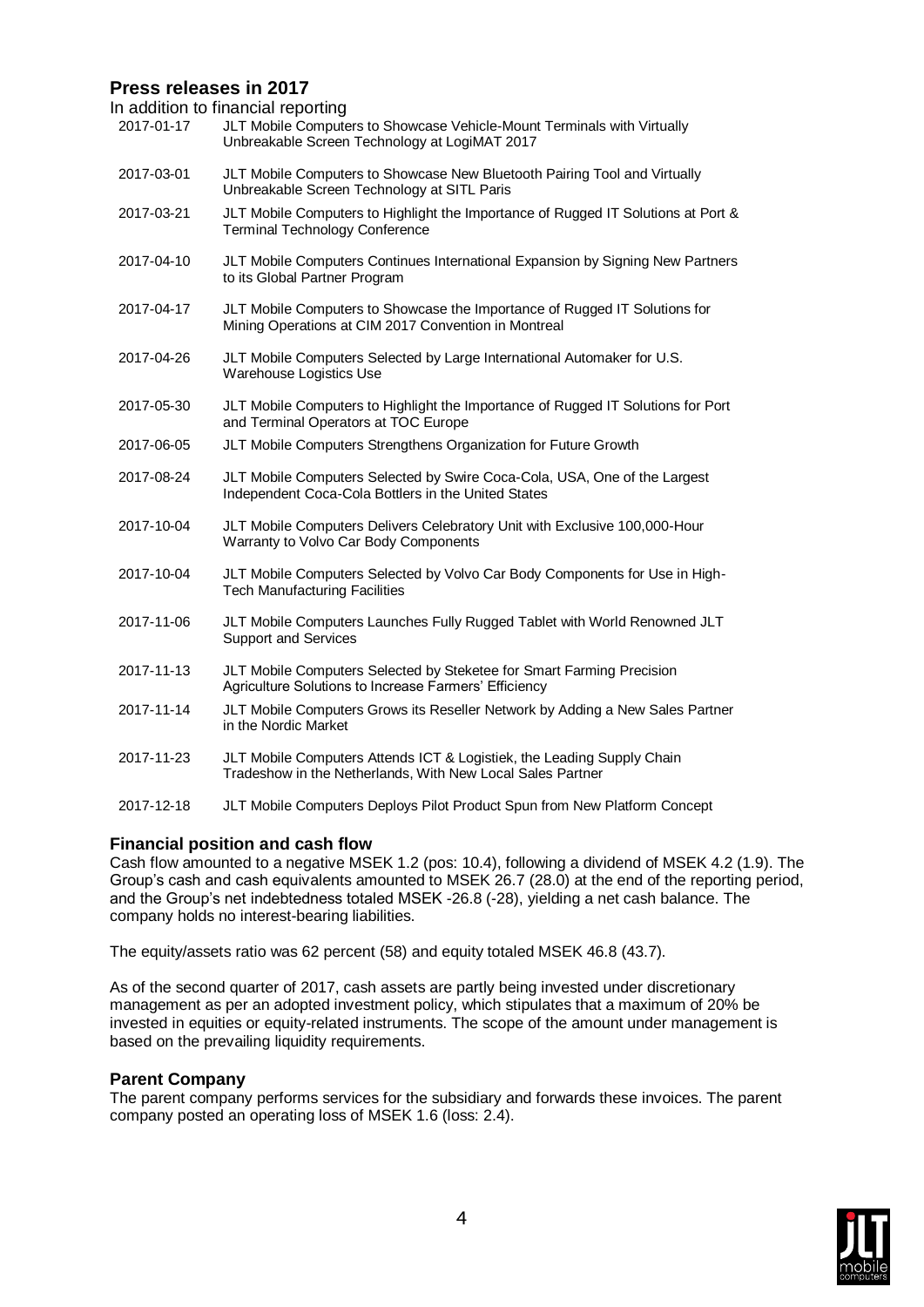#### **The Group's tax status**

Remaining tax loss carryforwards at the end of the period totaled MSEK 5.3, all of which were attributable to foreign subsidiaries. Remaining tax loss carryforwards were not recognized as deferred tax assets.

#### **Accounting policies**

This interim report was prepared in accordance with the Swedish Accounting Standards Board's General Recommendation BFNAR 2007:1, Optional Interim Reporting. As of 2014, JLT applies the Annual Accounts Act and the Swedish Accounting Standards Board's regulatory framework K3, Annual Reports and consolidated financial statements.

This report has not been audited.

#### **Dividend**

The Board proposes to the annual general meeting that a dividend for the 2017 fiscal year be paid in the amount of SEK 0.15 per share (0.15).

#### **The share**

A total of 20.8 million shares (18.8) were traded during the period, representing 75% of the total number of shares.

The total number of shares is 27,902,000. An additional 1,000,000 options are outstanding that expire in June 2018 at an exercise price of SEK 3.17 per share.

The share traded at SEK 4.86 at the beginning of the period, and closed the period at SEK 4.46.

JLT's share is listed on the First North exchange, and Remium serves as its certified advisor.

#### **Annual general meeting**

The annual general meeting will be held on Thursday, May 8<sup>th</sup>, at 4:00 pm at the World Trade Center in Växjö, Sweden.

#### **Financial calendar for 2018**

| Interim report for January-March 2017                      | May 8, 2018      |
|------------------------------------------------------------|------------------|
| Interim report for January-June 2017                       | August 15, 2018  |
| Interim report for January-September 2017 October 19, 2018 |                  |
| Year-end report for 2017                                   | February 8, 2019 |

Växjö, February 9, 2018

On behalf of the board: Per Holmberg, CEO

For further information: Per Holmberg, CEO +46 470 - 53 03 00 Stefan Käck, Executive Vice President / CFO +46 470 - 53 03 21 [www.jltmobile.com](http://www.jltmobile.com/)

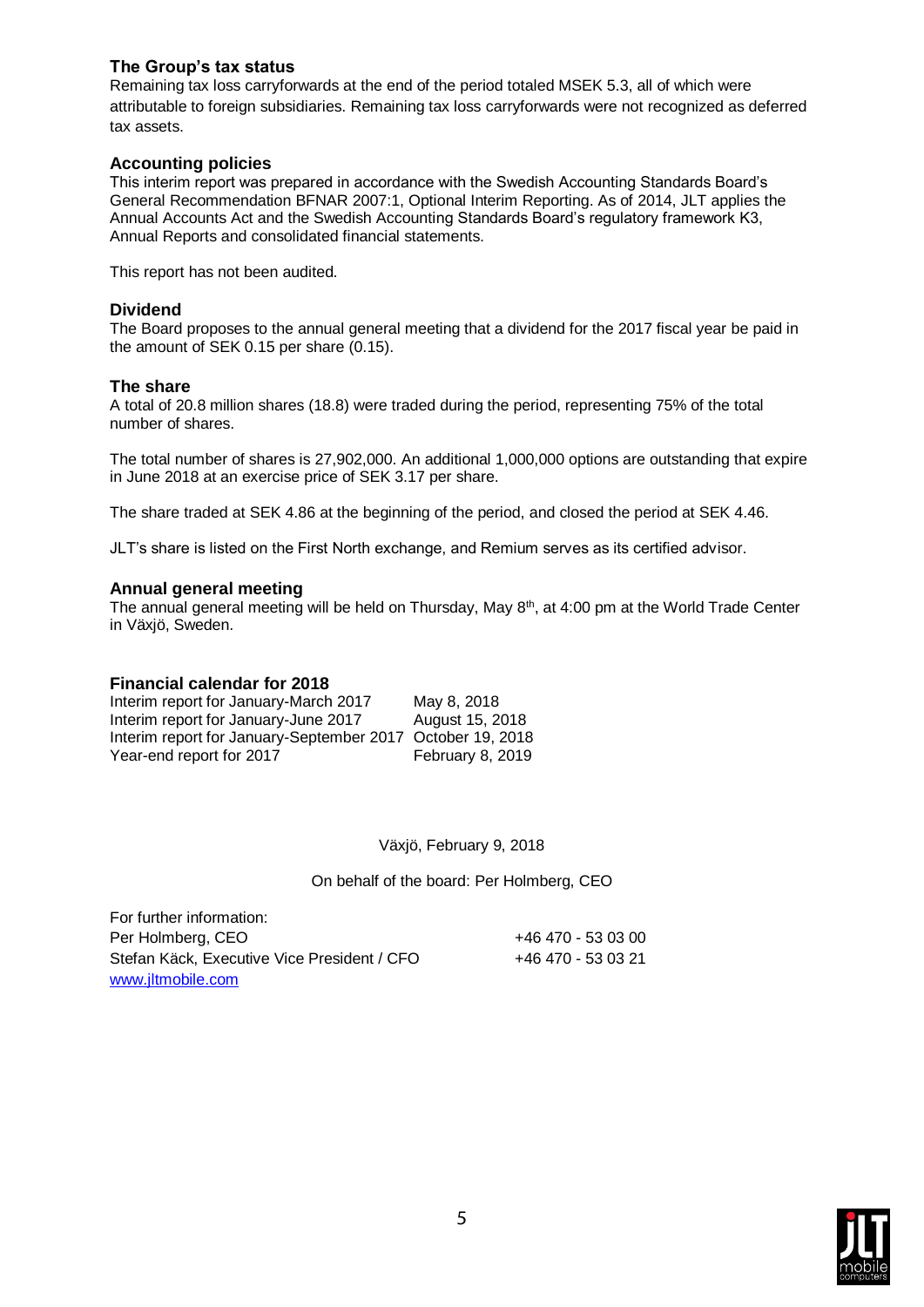### **JLT Mobile Computers Group**

| Income statement, MSEK                              | 2017<br>Q4 | 2016<br>Q4 | 2017           | 2016           |
|-----------------------------------------------------|------------|------------|----------------|----------------|
| Net revenue                                         | 27.0       | 34.8       | 112.7          | 126.9          |
| <b>Operating expenses</b>                           |            |            |                |                |
| Materials and supplies                              | $-15.4$    | $-18.5$    | $-63.2$        | $-72.1$        |
| Other external costs                                | $-3.1$     | $-4.2$     | $-12.5$        | $-13.7$        |
| Personnel costs                                     | $-7.0$     | $-7.3$     | $-26.6$        | $-27.0$        |
| Depreciation                                        | $-0.3$     | $-0.2$     | $-1.2$         | $-1.1$         |
| <b>Operating profit/loss</b>                        | 1.3        | 4.5        | 9.3            | 13.1           |
| Net financial items                                 | 0.1        | 0.2        | 0.0            | 0.0            |
| <b>Profit/loss after financial items</b>            | 1.4        | 4.6        | 9.3            | 13.1           |
| <b>Taxes</b>                                        | $-0.3$     | $-0.8$     | $-2.4$         | $-2.3$         |
| Net profit/loss for the period                      | 1.1        | 3.9        | 7.0            | 10.8           |
| Earnings/loss per share (SEK)                       | 0.04       | 0.14       | 0.25           | 0.39           |
| <b>Balance Sheet, MSEK</b>                          |            |            | 2017<br>31 dec | 2016<br>31 dec |
| Assets                                              |            |            |                |                |
| Intangible assets                                   |            |            | 6.3            | 4.6            |
| Property, plant and equipment                       |            |            | 0.8            | 1.0            |
| Non-current financial assets                        |            |            | 0.0            | 0.8            |
| <b>Total non-current assets</b>                     |            |            | 7.2            | 6.5            |
| Inventories                                         |            |            | 20.8           | 16.3           |
| Current receivables                                 |            |            | 20.3           | 24.4           |
| Cash and cash equivalents                           |            |            | 26.7           | 28.0           |
| <b>Total current assets</b>                         |            |            | 67.8           | 68.6           |
| <b>Total assets</b>                                 |            |            | 75.0           | 75.1           |
| Equity and liabilities                              |            |            |                |                |
| Share capital                                       |            |            | 27.9           |                |
| Restricted equity                                   |            |            | 6.7            | 4.2            |
| Retained earnings                                   |            |            | 12.3           | 11.6           |
| <b>Total equity</b>                                 |            |            | 46.8           | 43.7           |
| <b>Provisions</b>                                   |            |            | $1.3$          | 1.6            |
| Long term liabilities<br><b>Current liabilities</b> |            |            | 26.8           | 29.8           |
| <b>Total equity and liabilities</b>                 |            |            | 75.0           | 75.1           |
|                                                     |            |            |                |                |